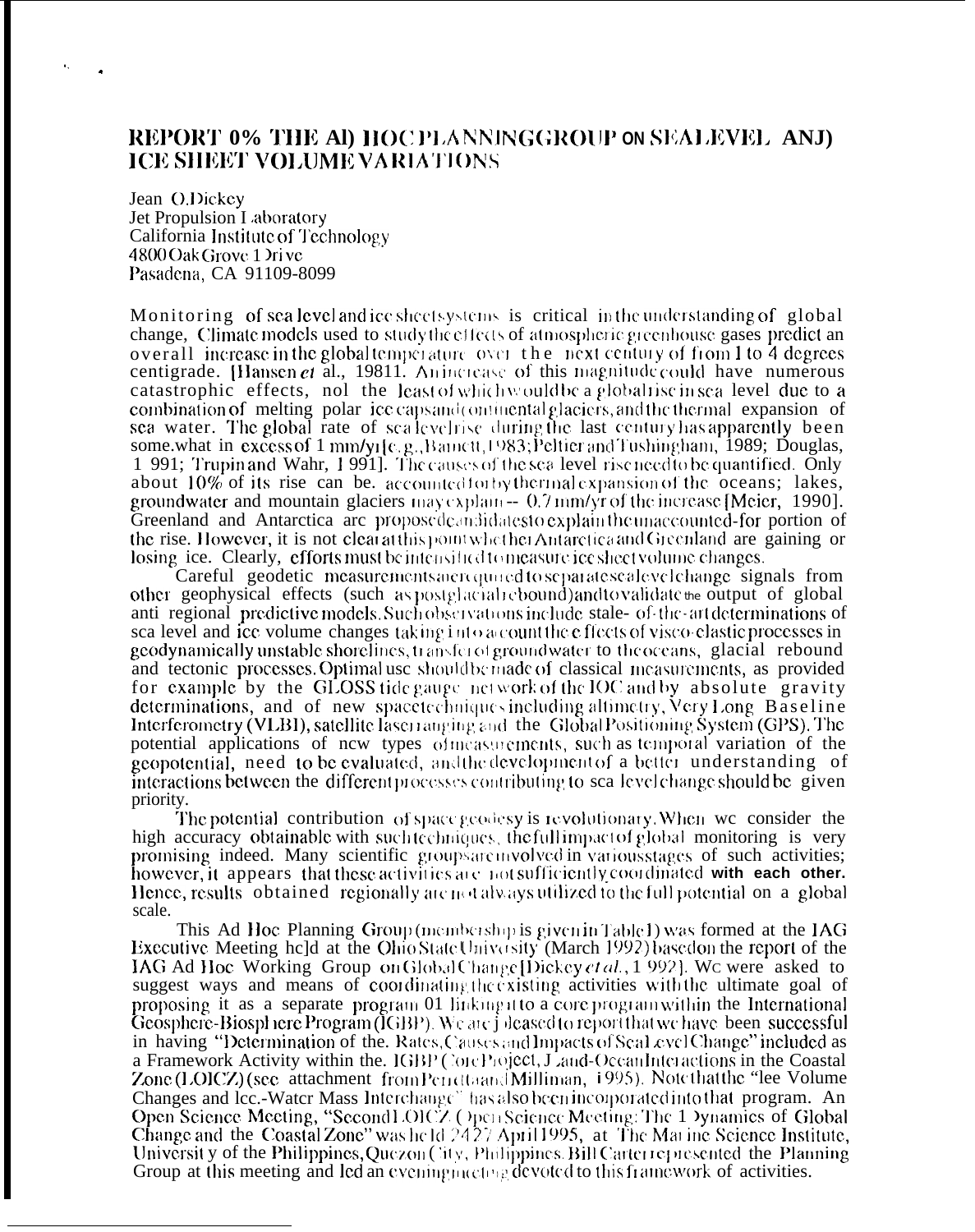Our Ad Hoc Planning Group has reached its goals and we recommend that a follow-up be actively continued within the IAG at a lagh level through a formation Of a Special Commission. Currently, there are several activities addressing sealevel within the IA $\bar{G}$ ; we recommended a unified effort which wouldser, e as a link to LOICZ and LAPSO.

At the IUGG General Assembly at Boulder, our recommendation was accepted. A Special Commission on Sca Level and lee Sheet Variation was formed with Bill Carter as Preside

|                                                                                          | MEMBERSHIP                                                                                                                                                                            |                                   |
|------------------------------------------------------------------------------------------|---------------------------------------------------------------------------------------------------------------------------------------------------------------------------------------|-----------------------------------|
| $C.$ Bentley <sup>1</sup>                                                                | $R_1$ onsherg                                                                                                                                                                         | W. R. Peltier <sup>5</sup>        |
| M. Bevis                                                                                 | $F$ Gro $t_{\rm rh}$ 2                                                                                                                                                                | C. Rapley                         |
| R. Bilham                                                                                | $1.111(1$ (."                                                                                                                                                                         | 11.1. Schutz <sup>6</sup>         |
| C. Boucher                                                                               | $M$ Kumar <sup>3</sup>                                                                                                                                                                | R.11. Thomas                      |
| W. Carter                                                                                | $JL$ aB <sub>1</sub> coque                                                                                                                                                            | G. Weller <sup>7</sup>            |
| J.Y. Chen                                                                                | J B. Minster                                                                                                                                                                          | $\gamma$ . Woodworth <sup>8</sup> |
| J. Dickey, Chair                                                                         | $1$ 1 Mill'llcl't                                                                                                                                                                     | $S.$ Zeibini <sup>9</sup>         |
|                                                                                          | <sup>1</sup> SCAR—Scientific Committee for Autarctic Research<br><sup>2</sup> Chair, IAG SSG 5.149 Studies of Vertical Datums (with IAPSO)                                            |                                   |
| <sup>4</sup> Representative to International GPS Service<br><sup>5</sup> Liaison to IGBP | <sup>3</sup> President, Special Committee, Marine Position<br><sup>6</sup> Geodynamics Geoscience Laser Altimeter System<br><sup>7</sup> IASC, International Arctic Science Committee |                                   |
| <sup>9</sup> Representative, ICL                                                         | <sup>8</sup> Director, Permanent Service for Mean Sea Level                                                                                                                           |                                   |

# **ACKI )WLEDGMENT**

The author gratefully acknowledges the act i ve role played by many of the Planning Group<br>Members (Table 1). The work of the authorpresents the results of one, phase, of research carried out at the. Jet Propulsion Laboratory, California Institute of Technology sponsored by the National Aeronautics and Space Administration.

# **REFERENCES**

- Barnett, T. P. (1983). Possible changes in global scale veland their causes, Climate Change, s, 15-38.
- Barnett, T. P. (1984). The estimation of "global" scalevel change: A problem of uniqueness, J. Geophys. Res., 89, 7980 - 7988.
- Dickey, J. O., The International Association of Geodesy's Role in Global Change Position Paper, presented at the IAGE xecutive Meeting March 13-15, 1992, see this volume for summary.

Douglas, B. C. (1991). Global scale velose, J. Geophys. Res., 96, 698–1-6992.

Hansen, J. D., D. Johnson, A. Lacis, S. 1 ebedeff, y. Lee, D. Rind, and G. Russel (1981). Climate impact of increasing atmospheric carbon dioxide, Science, 213, 967-966.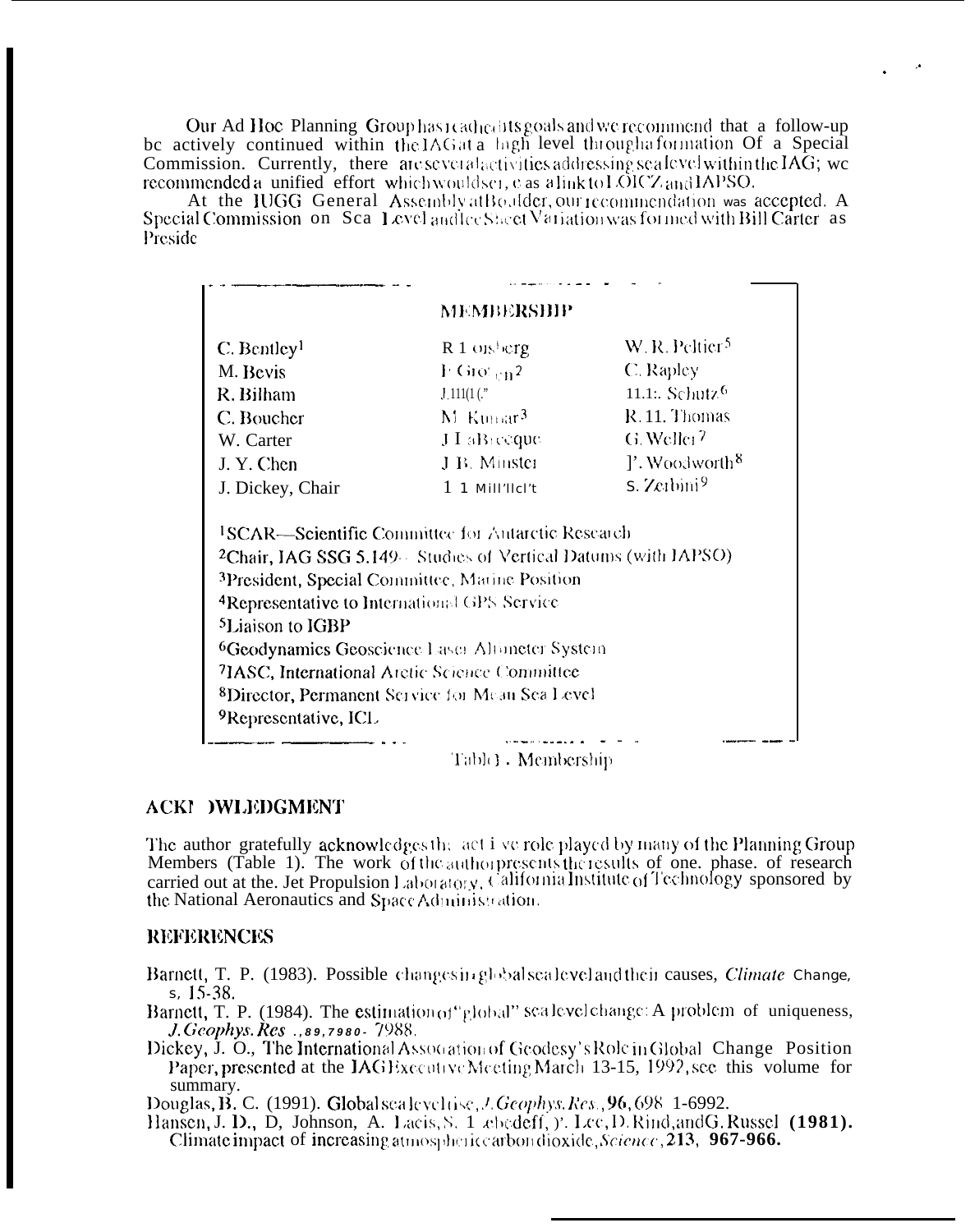Joint Oceanographic Institutions (1990) Towards an Integrated System for Measuring Long Term Changes in Global Seal evel. Pro. cedings of a Workshop held at WHOI, Joint Oceanographic Institutions, Washington,  $1 \times C$ .

Meier, M. F. (1990). Reduced rise in sea level Nature, 343, 115-116.

- National Research Council (1990). Sea 1 avel Change, Geophysics Study Committee, National Academy Press, Washington, D.C.
- Peltier, W. R. (1 989). Mantle viscosity, m Mantle Convection, W. RPeltier, ed., Gordon and Breach, New York, p. 8S7.
- Peltier, W. R. (1990). Glacial isostatical institution and relative sea. level changes, in Sea-Level Change, Geophysics Study Committee, National Academy Pless, Washington, D. C., pp.  $-23 - 87$ .
- Peltier, W. R., and A. M. Tushingham (1991). Influence of Glacial Isostatic Adjustment on Tide Gauge Measurements of SecularSea1 evelChange, *IGcophysRes* . **96, 67794796.**
- Pernetta, J. C., and J. D. Milliman, Eds., Global Change, International Geosphere-Biosphere Program Report No. 33, Land Ocean Interactions in the Coastal Zone implementation Plan, International Council of ScientificUnions, Stockholm, 1995.
- Trupin, A., and J. Wahr (1991). Constraints on 1 ong-PeriodScalevel Variations from Global Tide Gauge Data, in Glacial Isostasy, Sea Level, and Man tle Reology, R. Sabadini, K. Lambeck, and E. Boschi, eds., Kluwer Academic Publishers, pp. 271-284.
- Trupin, A. S., M. F. Meier, and J. M. Wahi (1992). The effect of melting glaciers on the Earth's rotation and gravitational field. Geophys. J. //it.,  $108$ ,  $15-15$ .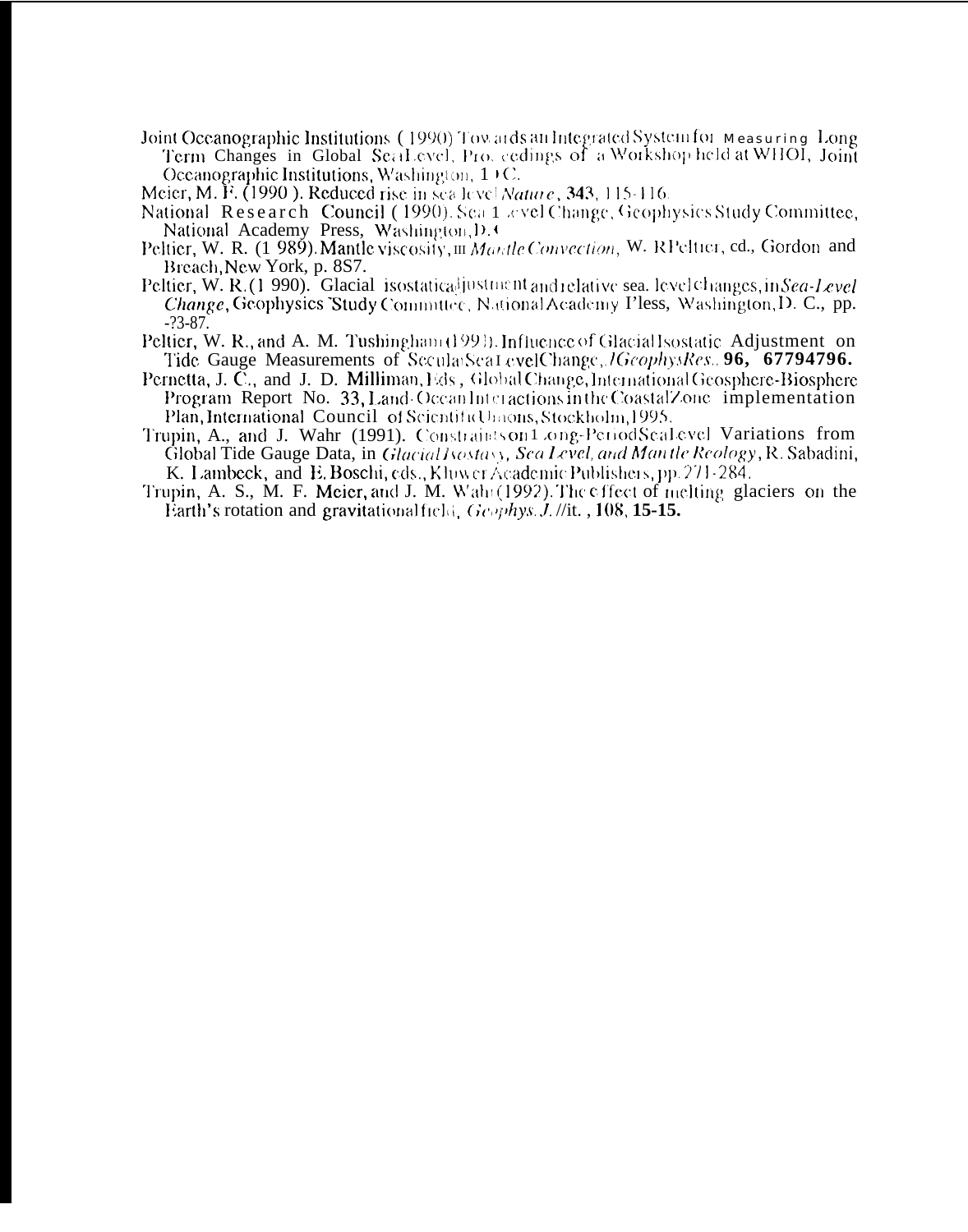## LOICZ Framework Activity 6 - Determination of the Rates, Causes and impacts of Sea Level Change (from IGBP 1 and Ocean Interactions in the Coastal Zone Implementation Plan, Pernetta and Milliman, 1995)

#### Introduction

Sea level variations are a component of environmental change that has both global causes (at least in part) and global implications. Present global estimates for future rates of sea level change (e.g. IPCC reports) are essentially empirical in that they are semi-quantitative "best guesses" incorporating information about a number of complex processes (steric, non-steric, tectonic and isostatic effects, ice water mass interchange). Furthermore, for any particular locality or region they are likely to be of olly limited use on account of local variability in these processes which results in rates of change up to two orders of magnitude greater than, or opposite in sign to, the present global average of a rate of rise of about 2 mm per year. Improved forecasts of rates of sea level change are needed for each of the four research foci of the LOICZ project, particularly in relation to the development of realistic scenarios of change within ceastal environments over the next 10 to 100 years. This Framework Activity will complement existing international projects concerned with sea level by promoting forther studies of the rates, causes and prediction of sea level change in the context of the aims and activities of the LOICZ project. It aims to stimulate greater collaboration between geophysical scientists who measure sea level and study causes of change, and environmental scientists who are investigating the various impacts (including socio-economic ones) of variations and trends in sea level

#### Overall objectives

The overall objectives of this Framework Activity and to promote the development of a capability for estimating and predicting more rehably present rates and future variations of sea level change over local to global scales, and to assemble and make available the results from such studies to regional and national re-earch projects conducted as contributions to the LOICZ Core project.

#### The LOICZ approach

Current knowledge of the rates and causes of sea level change will be reviewed in the context of the LOICZ project, and the conclusions disseminated in a form useful for planning new research projects and for evaluating environmental impacts. Regions where coastal erosion is likely to be severe will be identified. Close contact will be maintained with the Scientific Committee on Oceanic Research (COR) reporting on sea level change.

**LOICZ will work with the International Association for Physical Sciences of the Ocean** (IAPSO), the International Association of Geodesy 0.4G) and other international and national organisations to encourage the collection of observations on sea level in order to identify causes of change and to validate the output of global and regional predictive models. Such observations include state-of-art determinations of sea level and ice volume changes taking into account the effects of visco-clastic processes in geodynamically unstable shorelines, transfer of groundwater to the oreans, glacial rebound and tectonic processes. Optimal use will be made of classical measurements, as provided for example by the GLOSS tide gauge network of IOC and by about gravity determinations, and of new space techniques including altimetry, Very Lory, Baseline Interferometry (VLBI), satellite laser ranging and the Global Positioning Sy-tem (GPS). The potential applications of new types of measurements, such as temporal variation of the geopotential, will be evaluated, and the development of a better understanding of interactions between the different processes contributing to sea level charge will be given priority. LOICZ will encourage the sharing of instrumentation and software for collecting sea level observations (particularly within developing countries), and for archiving and disseminating the results in a standard formal. The objective use of model results and predictions in planning and policy decisions will be lestered and, through the requirements of LOICZ research initiatives, the devict opment of large scale models that incorporate regional and local scale models for glob I predictions of sea level change will be stimulated.